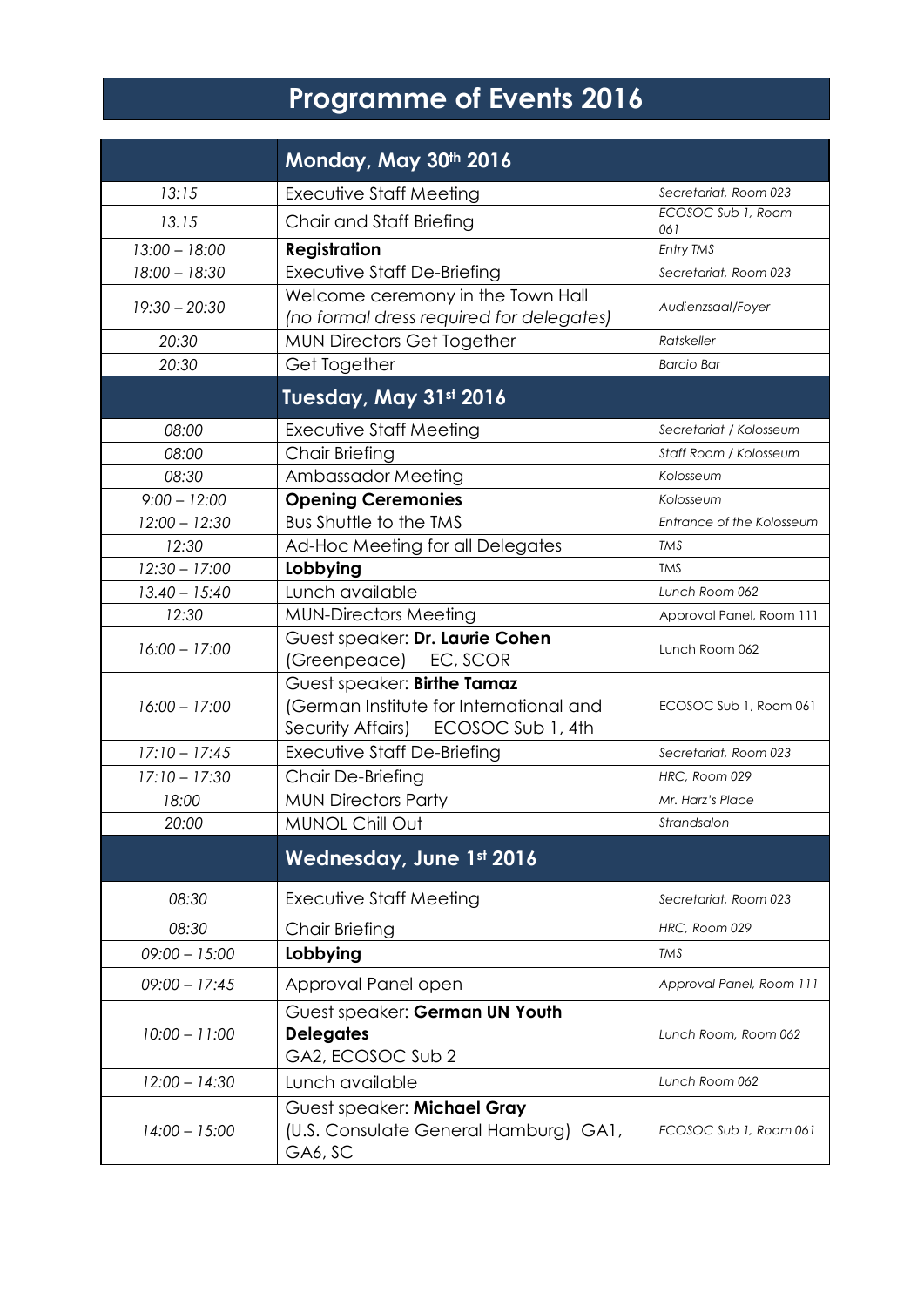| 14:00           | MUN Directors meeting with the Financial<br>Manager (payments)         | Approval Panel, Room 111            |
|-----------------|------------------------------------------------------------------------|-------------------------------------|
| $15:00 - 18:00$ | <b>Committees, Commissions and Councils in</b><br><b>Session</b>       | TMS                                 |
| $18:00 - 18:30$ | Executive Staff De-Briefing                                            | Secretariat, Room 023               |
| $18:10 - 18:30$ | Chair De-Briefing                                                      | HRC, Room 029                       |
| 19.30           | <b>MUN Directors Evening</b>                                           | <b>CVJM</b>                         |
| 21:00           | Lounge Evening                                                         | Parkhaus                            |
|                 | Thursday, June 2nd 2016                                                |                                     |
| 08:15           | Executive Staff Meeting                                                | Secretariat, Room 023               |
| 08:30           | <b>Chair Briefing</b>                                                  | HRC, Room 029                       |
| $09:00 - 18:00$ | <b>Committees, Commissions and Councils in</b><br><b>Session</b>       | <b>TMS</b>                          |
| $09:00 - 17:45$ | Approval Panel Open                                                    | Approval Panel, Room 111            |
| $12:00 - 14:30$ | Lunch available                                                        | Lunch Room 062                      |
| $14:00 - 15:00$ | Guest speaker: Cornelia Brinkmann<br>(Peace Policy Consultant) PBC, SC | ECOSOC Sub 1, Room 061              |
| $16:30 - 17:30$ | Guest speaker: Heidi Anguria<br>(Médecines sans Frontières) GA3, HRC   | Lunch Room 062                      |
| $17:30 - 18:00$ | Executive Staff De-Briefing                                            | Secretariat, Room 023               |
| $18:10 - 22.00$ | Chair De-Briefing, Creation of Resolution<br><b>Booklet</b>            | Computer Room, Room<br>131          |
| 18:00           | Free Evening                                                           |                                     |
|                 | Friday, June 3rd 2016                                                  |                                     |
| 08:00           | <b>Executive Staff Meeting</b>                                         | Secretariat, Room 023               |
| 09:00           | Chair Briefing I (Commissions / Councils /<br>SCOR)                    | HRC, Room 029                       |
| 09:00           | Chair Briefing II (Committees)                                         | Handwerkskammer                     |
| $09:30 - 17:30$ | <b>Commissions, Councils, SCOR and</b><br><b>ECOSOC</b> in Session     | <b>TMS</b>                          |
| $09:30 - 17:30$ | <b>General Assembly</b>                                                | Handwerkskammer                     |
| $11:30 - 12:30$ | MUN Director meeting with the Exec. Staff                              | Approval Panel, Room 111            |
| $11:30 - 15:00$ | Lunch available                                                        | Lunch Room 062 /<br>Handwerkskammer |
| 17:40           | Chair De-Briefing I (Commissions /SCOR/<br>Councils)                   | HRC, Room 029                       |
| 17:45           | Chair De-Briefing II (Committees)                                      | Handwerkskammer                     |
| 17:45           | Executive Staff De-Briefing                                            | Secretariat, Room 023               |
| 19:30           | <b>MUN Directors Dinner</b>                                            | Ratskeller                          |
| 21:30           | <b>MUNOL Party</b>                                                     | Eishaus                             |
|                 | Saturday, June 4th 2016                                                |                                     |
| 08:30           | <b>Executive Staff Meeting</b>                                         | Secretariat, Room 023               |